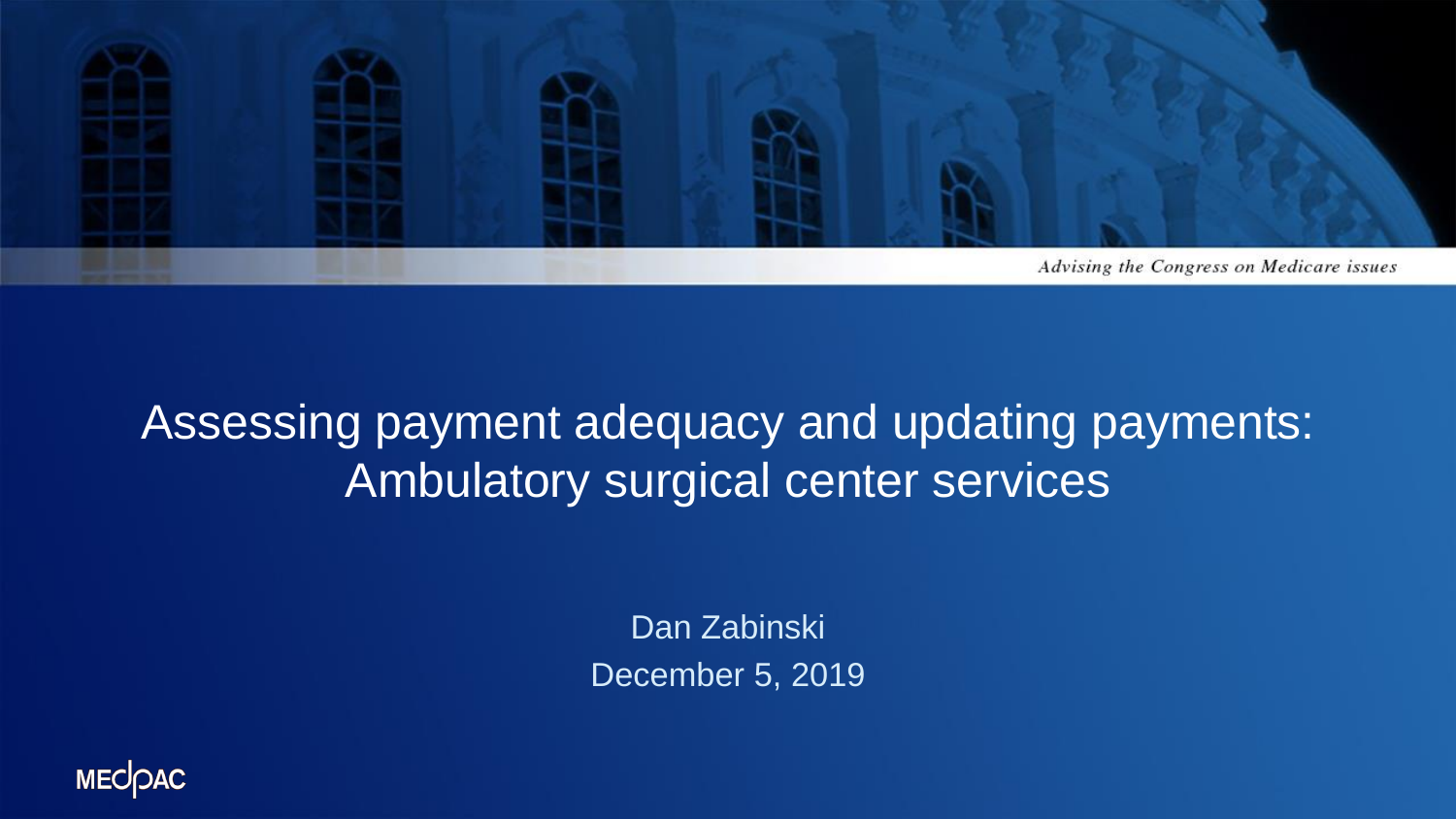# Measures of payment adequacy

| <b>Beneficiaries'</b>                                                        | <b>Quality of</b>                                      | ASCs' access to             | Medicare payments,                                                                         |
|------------------------------------------------------------------------------|--------------------------------------------------------|-----------------------------|--------------------------------------------------------------------------------------------|
| access to care                                                               | care                                                   | capital                     | <b>ASCs' costs</b>                                                                         |
| <b>Capacity and</b><br>supply of ASCs<br><b>Volume of</b><br><b>services</b> | <b>Measures</b><br>from the<br><b>ASCQR</b><br>Program | Change in<br>number of ASCs | <b>Payments</b><br>No cost data: No<br>$\bullet$<br>margins or cost-<br>dependent measures |

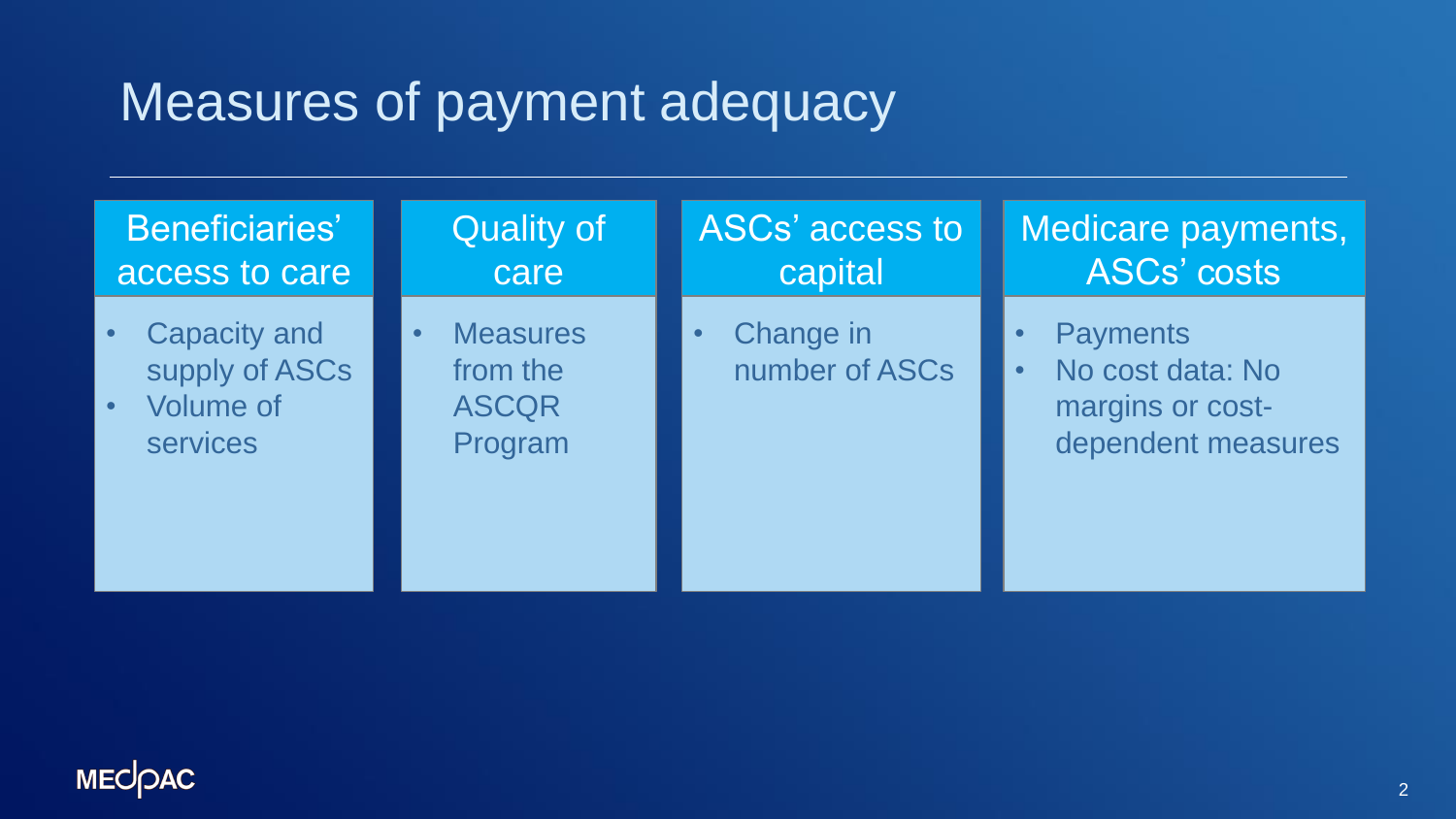# Important facts about ambulatory surgical centers (ASCs)

| <b>Medicare FFS</b> | Beneficiaries:     |  |
|---------------------|--------------------|--|
| payments:           | 3.5 million        |  |
| \$4.9 billion       | served             |  |
| Number of           | <b>Current law</b> |  |
| ASCs:               | update:            |  |
| $\sim 5,700$        | 2.6% in 2020       |  |



Data preliminary and subject to change.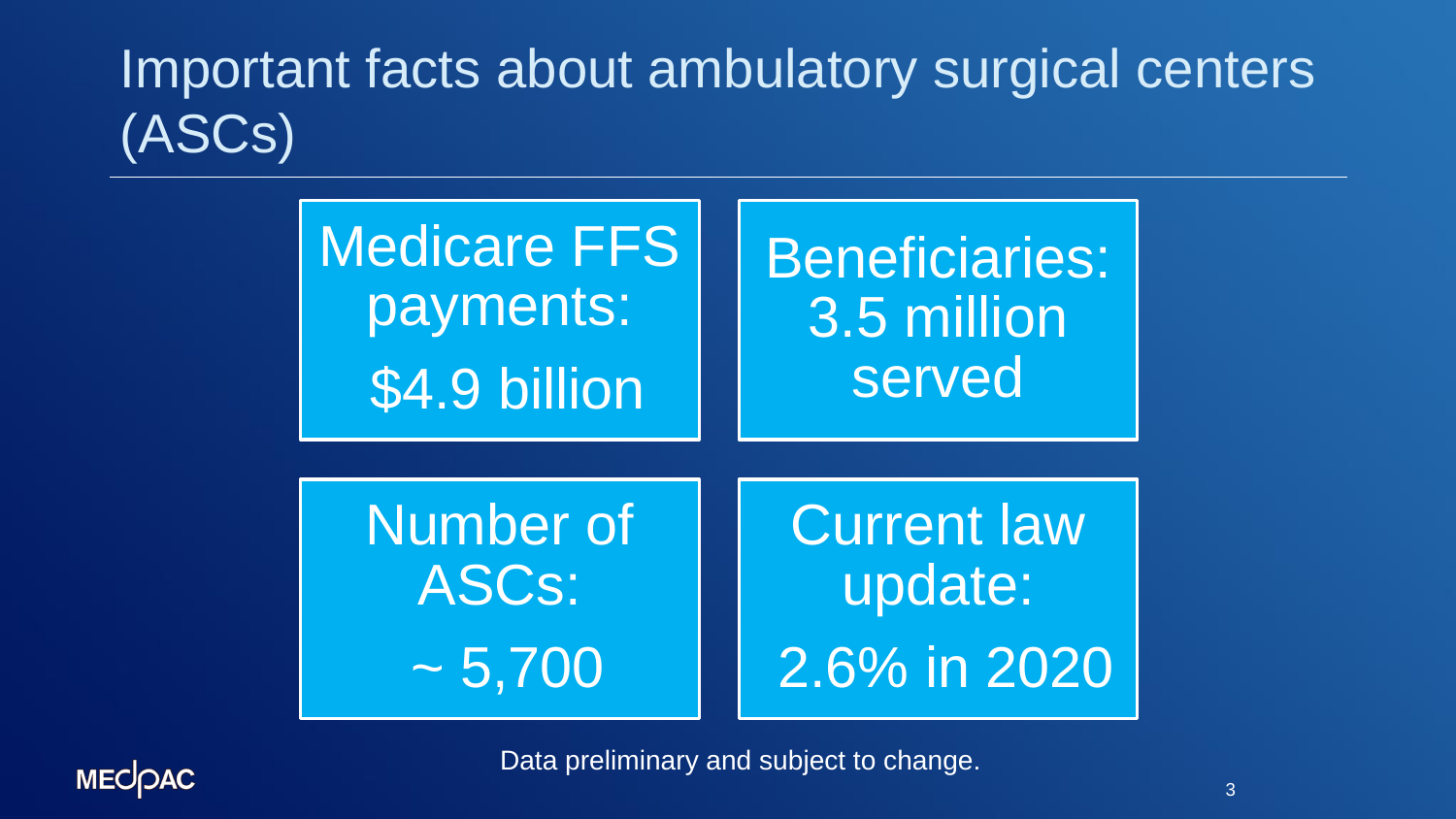# Comparing ASCs with hospital outpatient department (HOPDs)

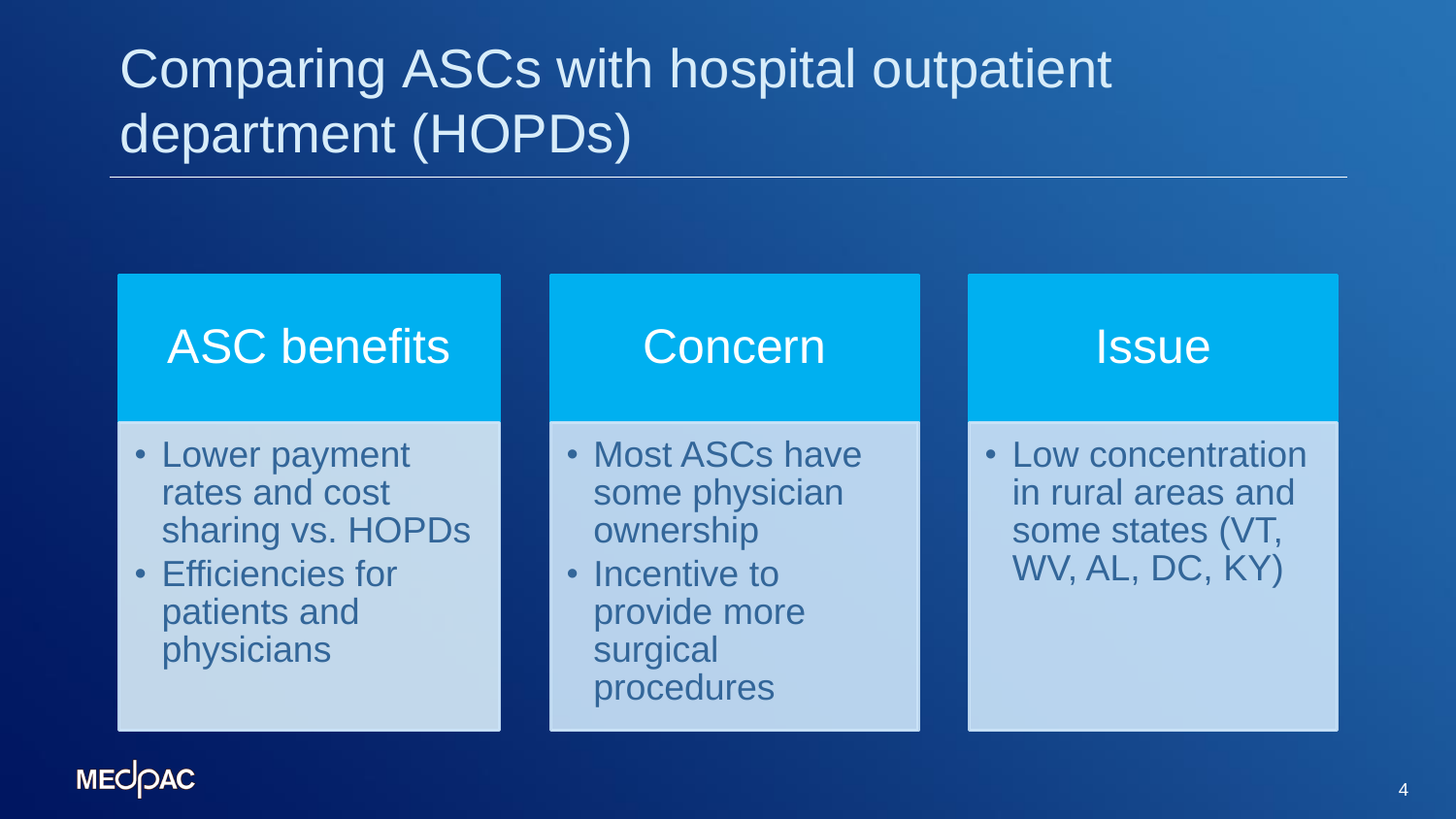### Measures of access are strong

|                                      | Avg annual change,<br>2013-2017 | Change,<br>2017-2018 |
|--------------------------------------|---------------------------------|----------------------|
| <b>FFS</b> beneficiaries<br>served   | 0.8%                            | 0.9%                 |
| <b>Volume per FFS</b><br>beneficiary | 1.5%                            | $2.2\%$              |
| <b>Number of ASCs</b>                | 1.5%                            | 2.6%                 |

Source: MedPAC analysis of Medicare claims and Provider of Services file from CMS, 2013-2018. Data preliminary and subject to change.

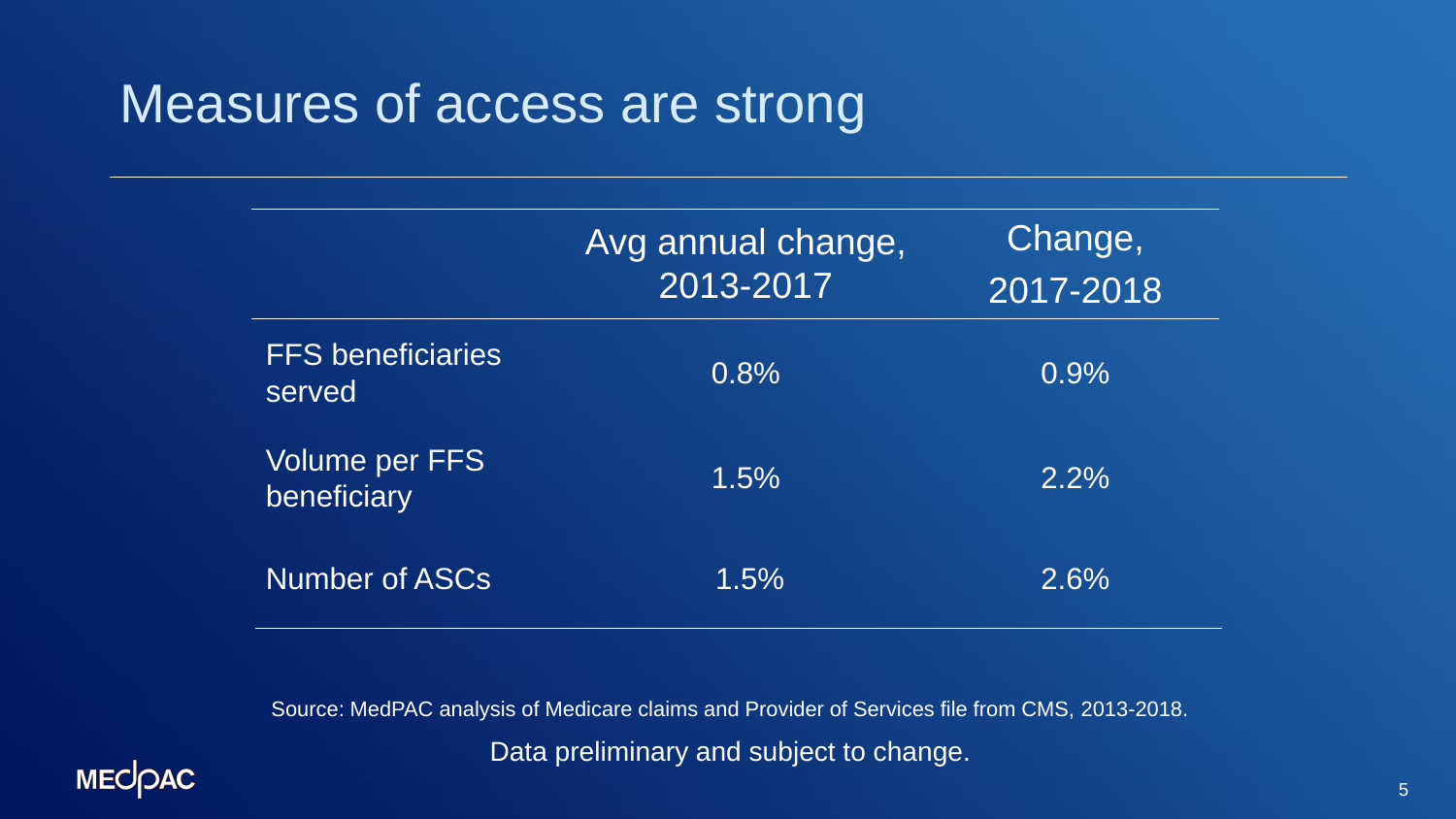# ASC quality of care (ASCQR)

### **ASCQR** measures

- Some improvement in ASCQR measures 2013 to 2017
- CMS has dropped several measures

### Room for improvement

- Share of staff receiving flu vaccine, 78%
- Appropriate followup interval after colonoscopy, 83%

#### **Strengthen** ASCQR

- Increase use of claims-based outcome measures
- End delay of CAHPS-based patient experience measures
- Add measures so that ASCQR syncs with hospital OQR

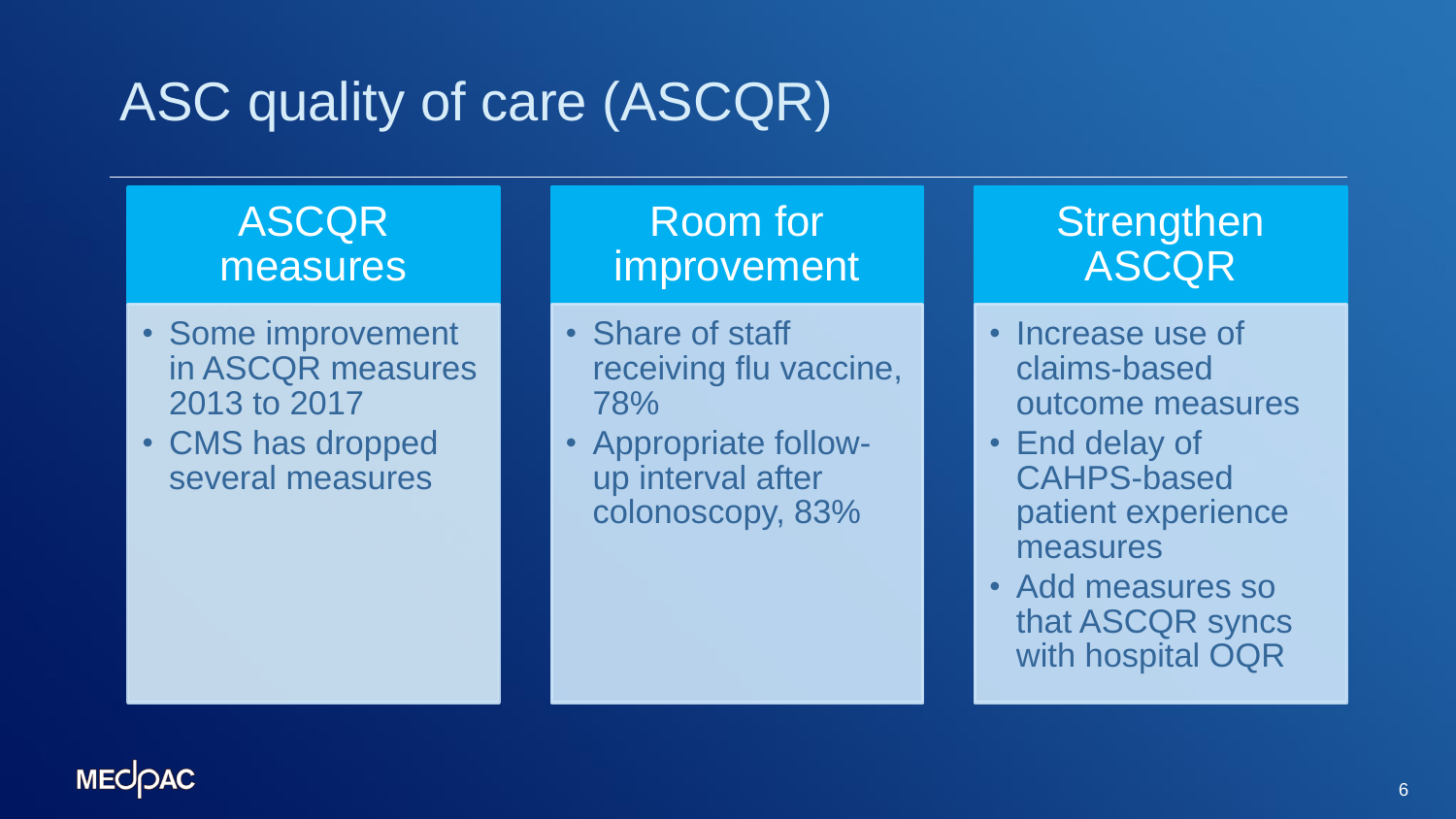### Access to capital is good



- Positive growth in number of ASCs (2.6% in 2018)
- **EXP** Hospital systems and other health care companies that own ASCs have acquired more
- Medicare accounts for small share of total ASC revenue (~20%); factors other than Medicare payments influence access to capital

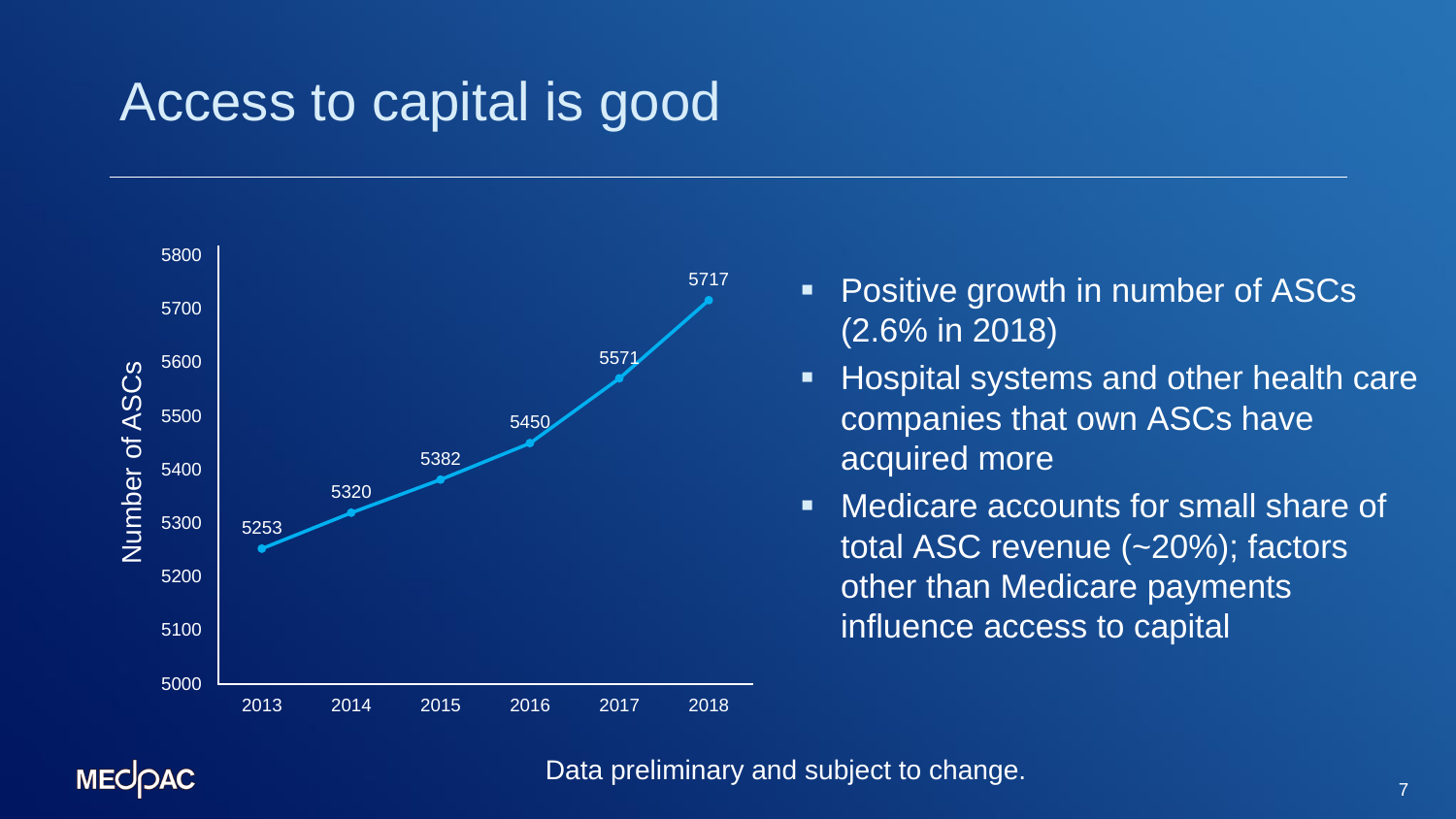# Strong growth in Medicare revenue



#### Medicare payments increased:

- **2013-2017: 4.9% per year, on average**
- 2017-2018: 7.4%
	- 4.4% average relative weight
	- 2.2% per capita volume
	- 1.2% payment update
	- -0.4% change in packaging drugs/devices
- No ASC margin; ASCs do not submit cost data

#### **MECOAC**

#### Data preliminary and subject to change.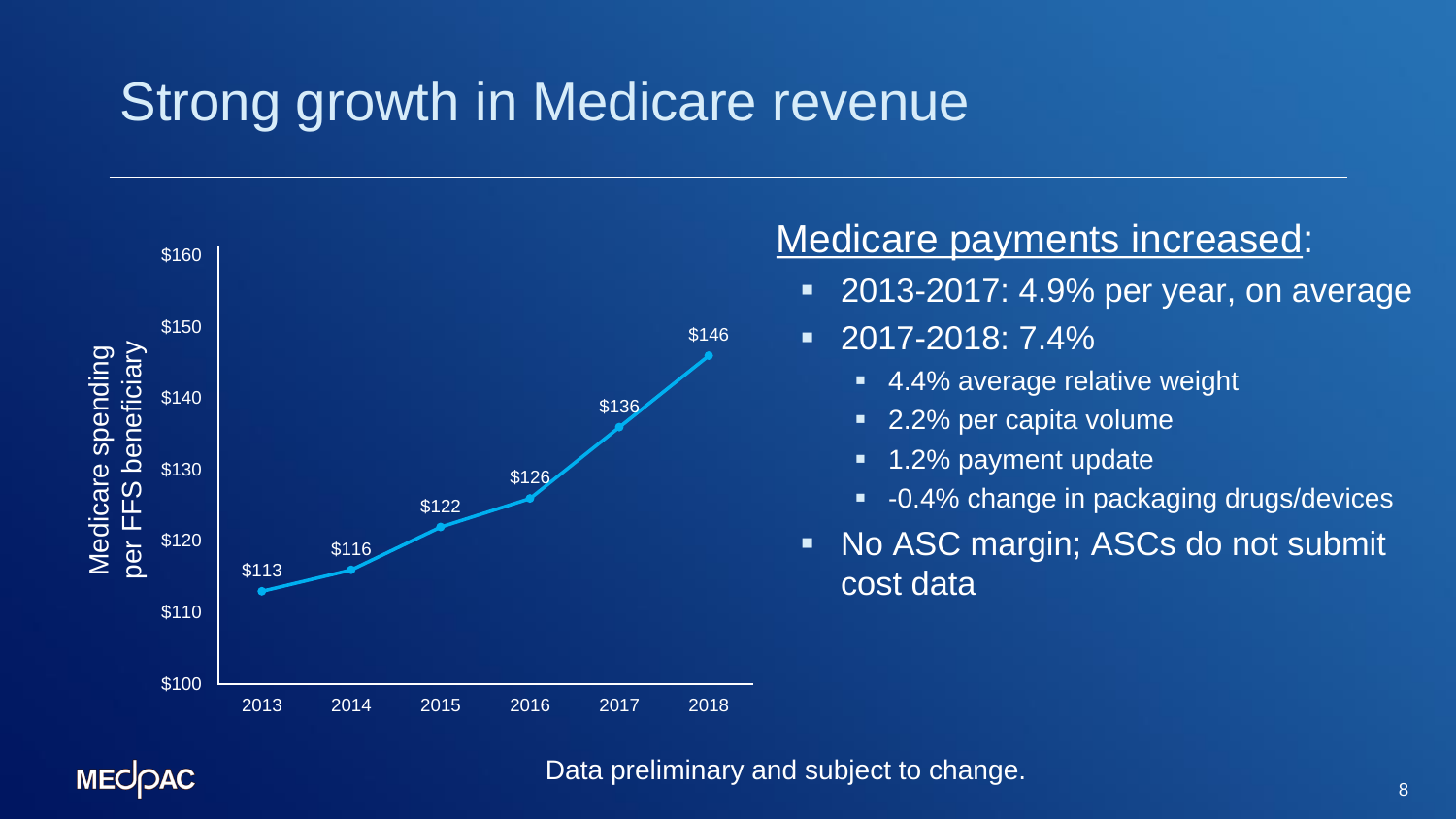## Summary of payment adequacy measures

| <b>Beneficiaries'</b><br>access to care                                                                                                         | <b>Quality of</b><br>care                                                                         | ASCs' access to<br>capital                                                                                    | Medicare payments,<br><b>ASCs' costs</b>                                                                                            |
|-------------------------------------------------------------------------------------------------------------------------------------------------|---------------------------------------------------------------------------------------------------|---------------------------------------------------------------------------------------------------------------|-------------------------------------------------------------------------------------------------------------------------------------|
| <b>Beneficiaries</b><br>$\bullet$<br>served<br>increased<br><b>Volume per</b><br>beneficiary<br>increased<br>Number of<br><b>ASCs increased</b> | <b>ASCQR</b><br>$\bullet$<br>measures<br>improved<br><b>Measures</b><br>should be<br>strengthened | <b>Number of ASCs</b><br>$\bullet$<br>increased<br>Corporate<br>$\bullet$<br>entities obtained<br><b>ASCs</b> | <b>Payments increased</b><br>$\bullet$<br>substantially<br>ASCs do not submit<br>$\bullet$<br>cost data; should be<br>able to do so |
| <b>Positive</b>                                                                                                                                 | <b>Positive</b>                                                                                   | <b>Positive</b>                                                                                               | <b>Positive</b>                                                                                                                     |